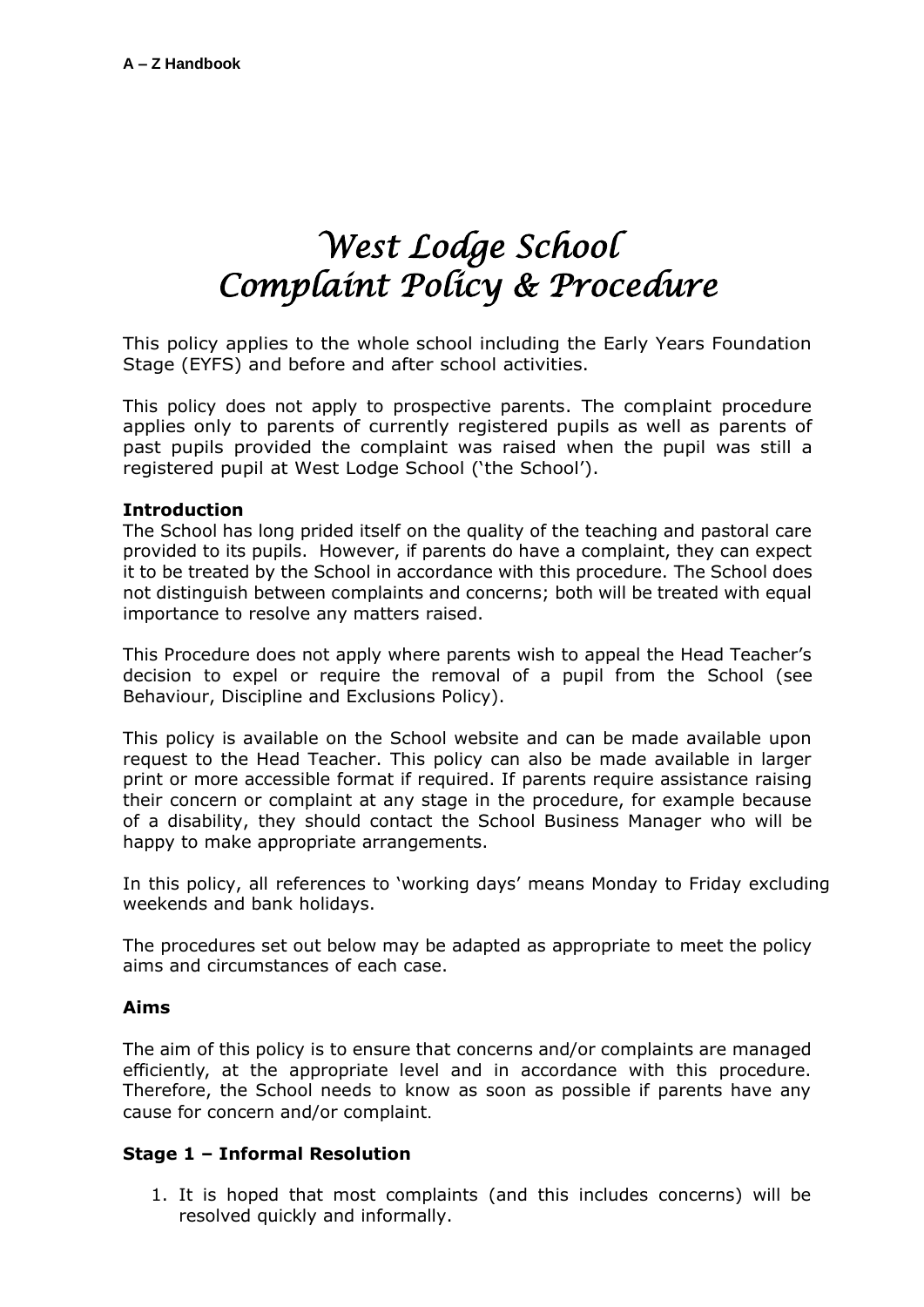- 2. If parents have a complaint, they should normally contact their son/daughter's class teacher. In many cases, the matter will be resolved straightaway by this means to the parents' satisfaction. If the class teacher cannot resolve the matter alone, it may be necessary for him/her to consult the Head Teacher.
- 3. Complaints made directly to the Head Teacher will usually be referred to the relevant class teacher unless the Head Teacher deems it appropriate for him to deal with the matter personally.
- 4. The class teacher will make a written record of all concerns and complaints and the date on which they were received. The written record will be passed to the Head Teacher to be kept as part of the School's complaints file or record of parent meetings.
- 5. Should the matter not be resolved within 5 working days (or as soon as reasonably practicable but normally within 15 working days during school holidays) or in the event that the class teacher and the parent fail to reach a satisfactory resolution then parents will be advised that they may proceed with their complaint in accordance with Stage 2 of this Procedure.

Note: any initial complaint put in writing or email will usually be treated as a Stage 1 complaint and will not automatically trigger the formal procedure under Stage 2.

## **Stage 2 – Formal Resolution**

- 1. If the complaint cannot be resolved on an informal basis, then the parents should put their complaint in writing to the Head Teacher. Parents should give details of their complaint, such as dates and times of events and any relevant documents so that the complaint can be properly investigated. Parents should also indicate what they envisage as the desired outcome.
- 2. The Head Teacher will acknowledge receipt of the complaint within 2 working days (or as soon as reasonably practicable during school holidays) and will decide, after considering the complaint, the appropriate course of action to take.
- 3. In most cases, the Head Teacher will speak to the parents concerned, normally within 5 working days of acknowledging receipt of the complaint, to discuss the matter (or as soon as reasonably practicable but normally within 15 working days during school holidays). If possible, a resolution will be reached at this stage.
- 4. It may be necessary for the Head Teacher to carry out further investigations, which may be delegated to the Deputy Head provided they have not previously been involved under Stage 1.
- 5. Written records will be kept of all meetings and interviews held in relation to the complaint.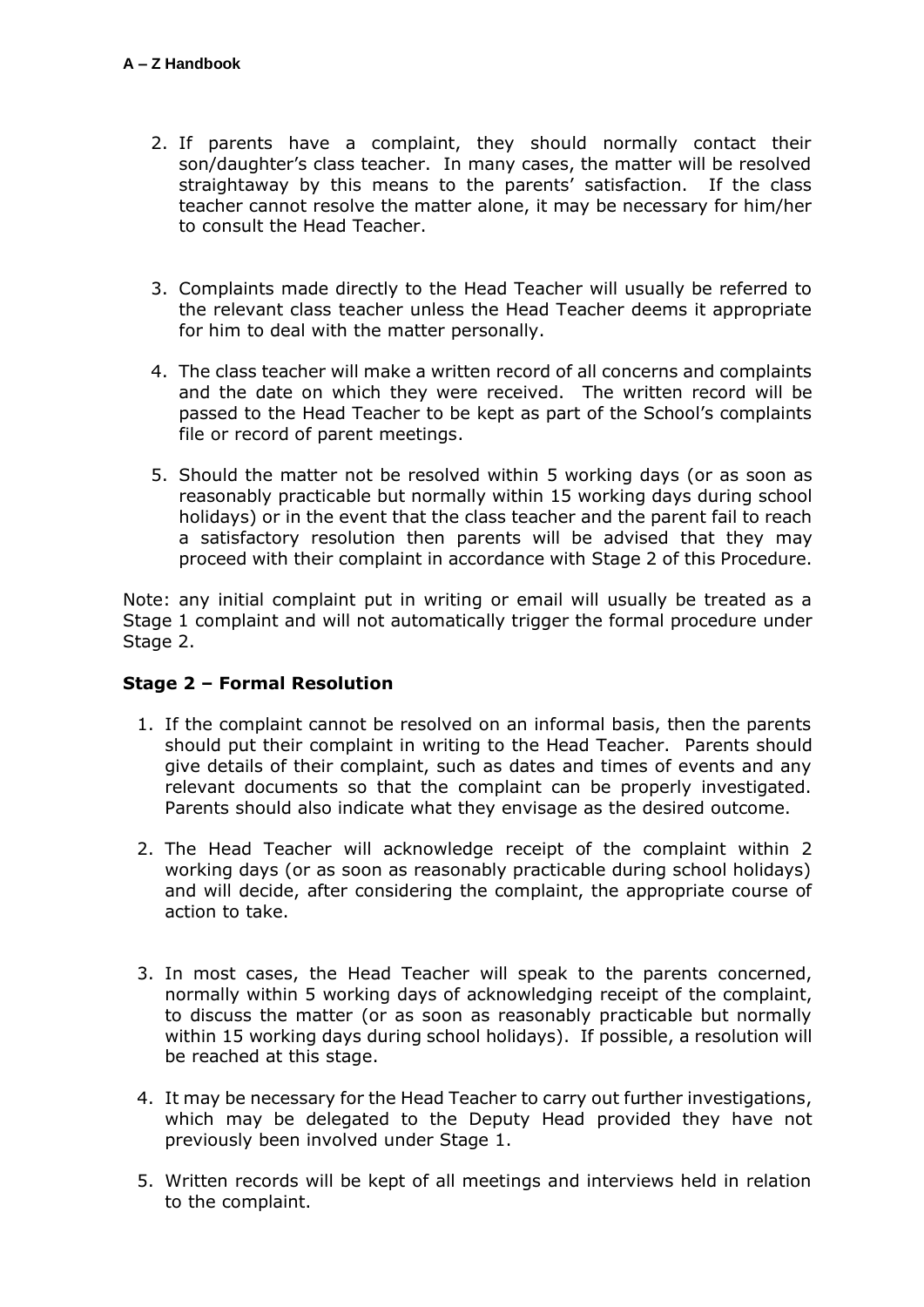- 6. Once the Head Teacher is satisfied that, so far as is practicable, all of the relevant facts have been established, a decision will be made and parents will be informed of this decision (together with reasons) in writing as soon as reasonably practicable but normally within 10 working days and in any event no more than 15 working days after receipt of the written complaint. Only in exceptional circumstances or with complex cases will this take longer and parents will be informed of the likely timeframe for a response.
- 7. If parents are still not satisfied with the decision, they may proceed to Stage 3 of this Procedure.

## **Stage 3 – Panel Hearing**

- 1. If parents (including parents of pupils in the EYFS) seek to invoke Stage 3 (following a failure to reach an earlier resolution), they will be referred to The Clerk to the Governors who has been appointed by the Governors to call hearings of the Complaints Panel. Parents should write to the Clerk giving full details of the complaint including the outcome they desire and enclose all relevant supporting documents. Parents should note that the Panel will not consider any new areas of complaint which have not been previously raised as part of the complaints procedure.
- 2. The Clerk will acknowledge receipt of the complaint within 4 working days (or as soon as reasonably practicable but normally within 7 days during school holidays).
- 3. The matter will then be referred to the Complaints Panel for consideration.
- 4. The Panel will consist of, *at least three persons not directly involved in the matters detailed in the complaint,* one of whom shall be independent of the management and running of the School. The Clerk shall appoint each of the Panel members. The Clerk to the Governors, on behalf of the Panel, will then schedule a hearing to take place as soon practicable and normally within 14 working days (or as soon as reasonably practicable but normally within 14 working days during school holidays) of receipt of the parents request for a panel hearing.
- 5. If the Panel deems it necessary, it may require that further particulars of the complaint or any related matter be supplied in advance of the hearing. Copies of such particulars shall be supplied to all parties not later than 3 working days prior to the hearing.
- 6. A parent may attend the panel hearing and be accompanied by someone else if they wish. This may be a relative, teacher or friend. Legal representation will not normally be appropriate.
- 7. If possible, the Panel will resolve the parents' complaint immediately without the need for further investigation.
- 8. Where further investigation is required, the Panel will decide how it should be carried out and by whom.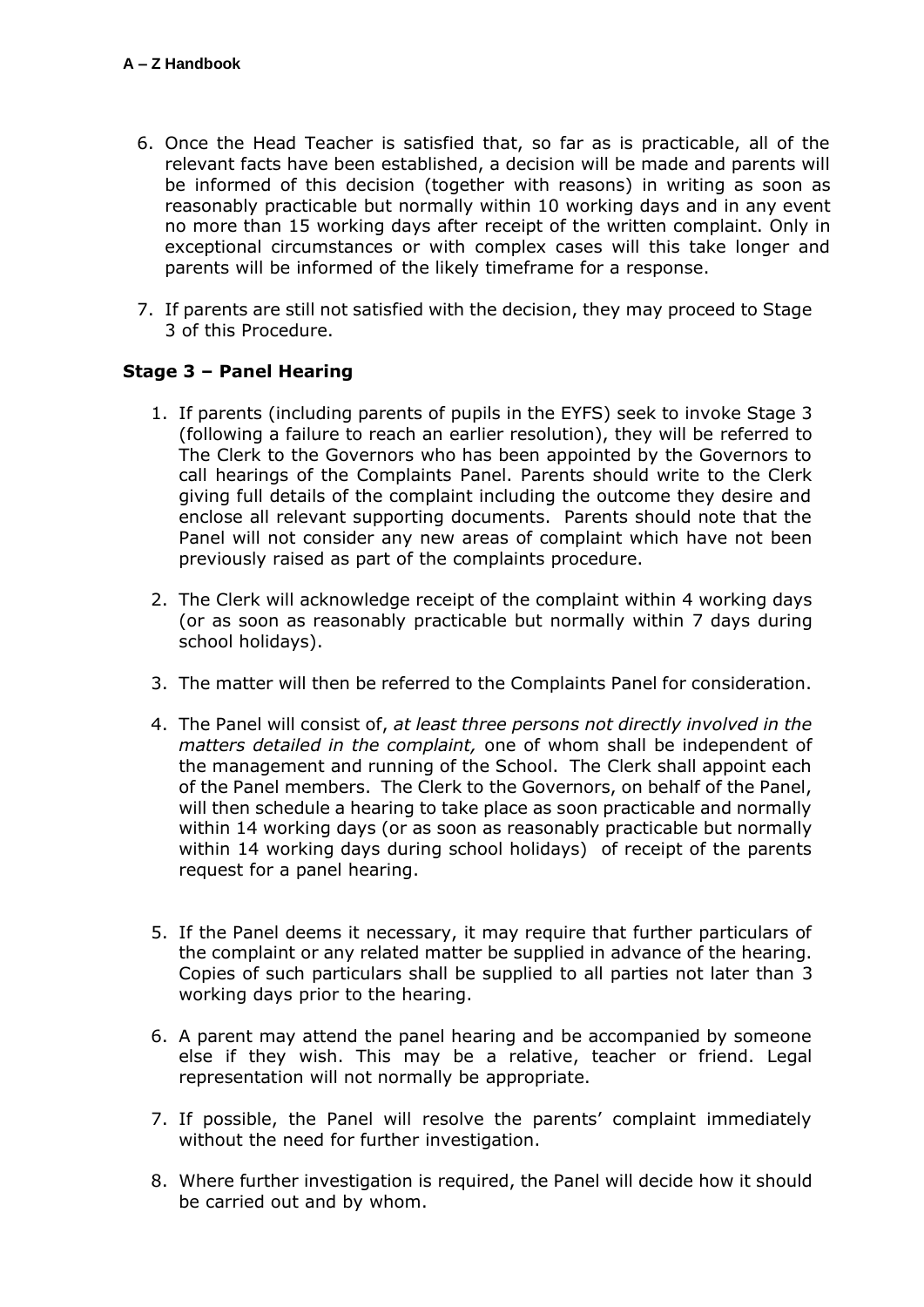- 9. The Panel's task is to establish the facts surrounding the complaint(s) by considering the documents provided by both parties and consideration of any representations made by parents and the School After due consideration of all facts they consider relevant, the Panel will reach a decision on the balance of probabilities as to whether or not the complaint is substantiated (in whole or in part). If the complaint is not substantiated, the Panel will dismiss the complaint. If the complaint is substantiated (in whole or in part), the Panel will uphold the complaint (in whole or in part) and may make recommendations if they deem it appropriate.
- 10.The Panel will write and/or send by electronic mail to all participants informing them of its decision and the reasons for it within 7 working days of the hearing. The decision of the Panel will be final. The Panel's findings and, if any, recommendations will be sent to the complainant, the Head Teacher, the Governors and, where relevant, the person complained of.
- 11.Panel's findings and any recommendations will also be available for inspection on the School premises by the Head Teacher and the Governors.
- 12.Parents can be assured that all concerns and complaints will be treated seriously and confidentially. Parents are able to ask for the number of complaints registered the previous year. Correspondence, statements and records relating to individual complaints are to be kept confidential except where the Secretary of State or a body conducting an inspection under Section 108 or 109 of the 2008 Act requests access to them.

## **Additional information with regard to EYFS provision:**

- 1. In the case of the EYFS, all concerns at Stage 1 should be raised with Head of EYFS.
- 2. In the case of the EYFS written complaints should also be addressed to the Head Teacher, who will investigate the nature of the complaint.
- 3. All written complaints relating to the fulfilment of EYFS requirements will be investigated. Complainants will be notified of the outcome of the investigation within 28 days of having received the complaint.
- 4. The record of complaints is kept for at least three years.
- 5. The record of complaints will be made available to Ofsted on request.
- 6. Parents may make a complaint to Ofsted and/or Independent Schools Inspectorate, see contact details below.

## **Handling of Complaints**

Parents can be assured that all concerns and complaints will be treated seriously and confidentially by the School.